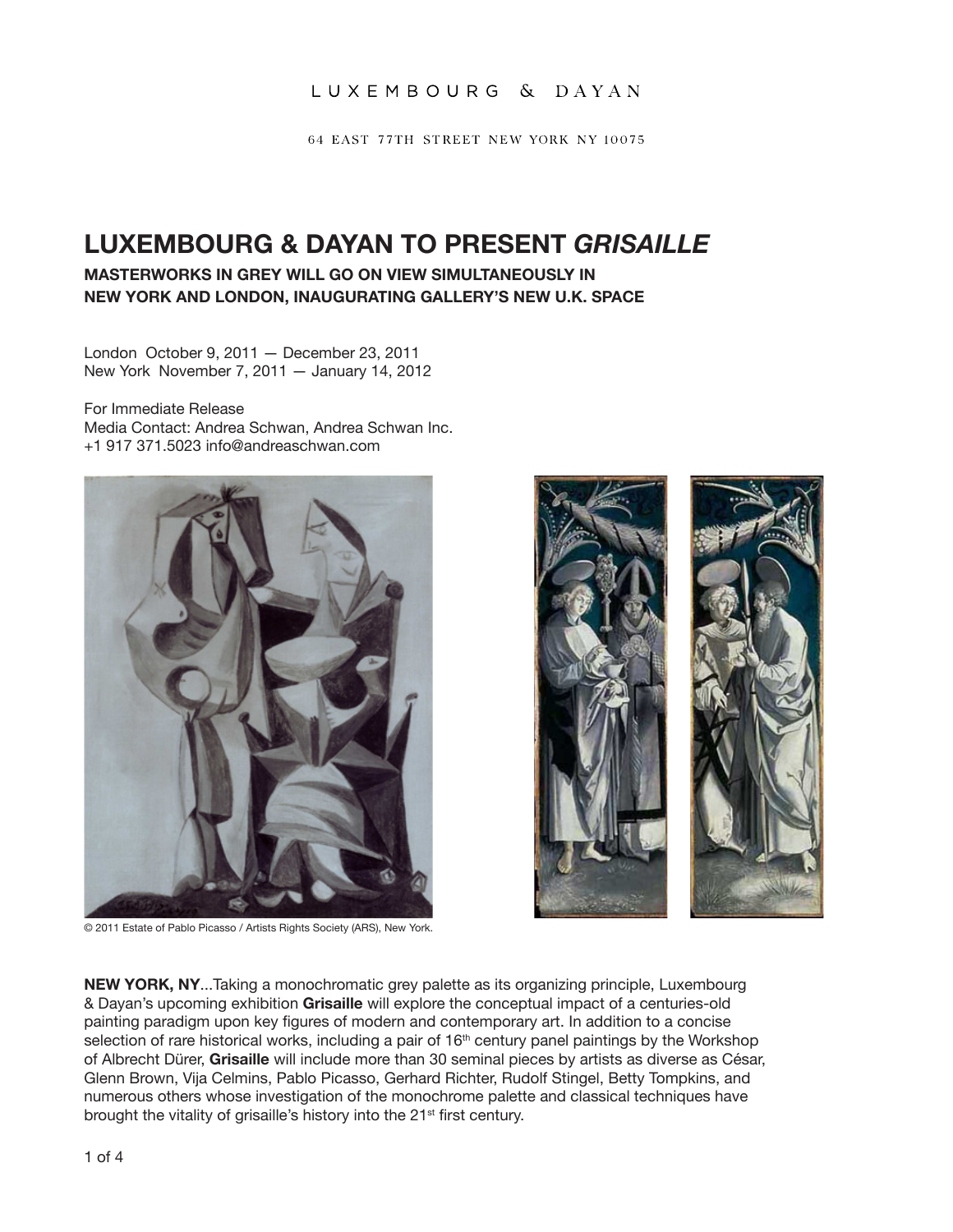#### 64 EAST 77TH STREET NEW YORK NY 10075

**Grisaille** will unfold across two locations on opposite sides of the Atlantic Ocean. One portion of the exhibition will open in London on October 9, 2011, inaugurating Luxembourg & Dayan's new viewing space at 2 Savile Row. The balance of the exhibition will be unveiled in New York City on November 7<sup>th</sup>, filling the gallery's Upper East Side townhouse. **Grisaille** will remain on view in both venues through January 14, 2012.

**Grisaille** is the second in a series of thematic survey exhibitions at Luxembourg & Dayan to be organized by curator and writer Alison Gingeras, exploring specific trends in modern and contemporary art. The show will present works on loan from significant private collections, and from the estates and studios of artists. On



view will be numerous objects never before exhibited publicly. Among these are new works by Richard Prince and John Currin, an the 1968 Jasper Johns painting "Screen Print 5," loaned to **Grisaille** by the artist from his own collection.

Gerhard Richter has said of the color grey, "Its inconspicuousness gives it the capacity to mediate, to make visible, in a positively illusionistic way, like a photograph. It has the capacity that no other color has, to make 'nothing' visible." Through the historical lens of this restrained hue, **Grisaille** will present works by a startling array of artists who have made interpretation of grisaille technique a central part of their *oeuvre*.

The grisaille method itself was popularized first in Europe during the 14th century, when artists often deployed grayscale paintings to imitate sculpture. Giotto used grisaille for the lower registers of his renowned frescoes in the Scrovegni Chapel in Padua, Italy; Robert Campin, Jan van Eyck, and other key figures of the Northern Renaissance used grisaille figures on the outer wings of triptychs in order to imitate the look of stone and create the illusion of sculptural relief though painting. The convincing three-dimensionality achieved with figures rendered *en grisaille* continued to find favor in fine and decorative arts through the 18th century, and the technique became a popular preparatory tool for oil painters in the 19<sup>th</sup> century, permitting them to work out the modulation of shade and light in development of complex spatial compositions. With the proliferation of black and white photography in the late 19th century, and the  $20<sup>th</sup>$  century's emphasis on direct (*alla prima*) painting, grisaille evolved into a far more conceptual paradigm.

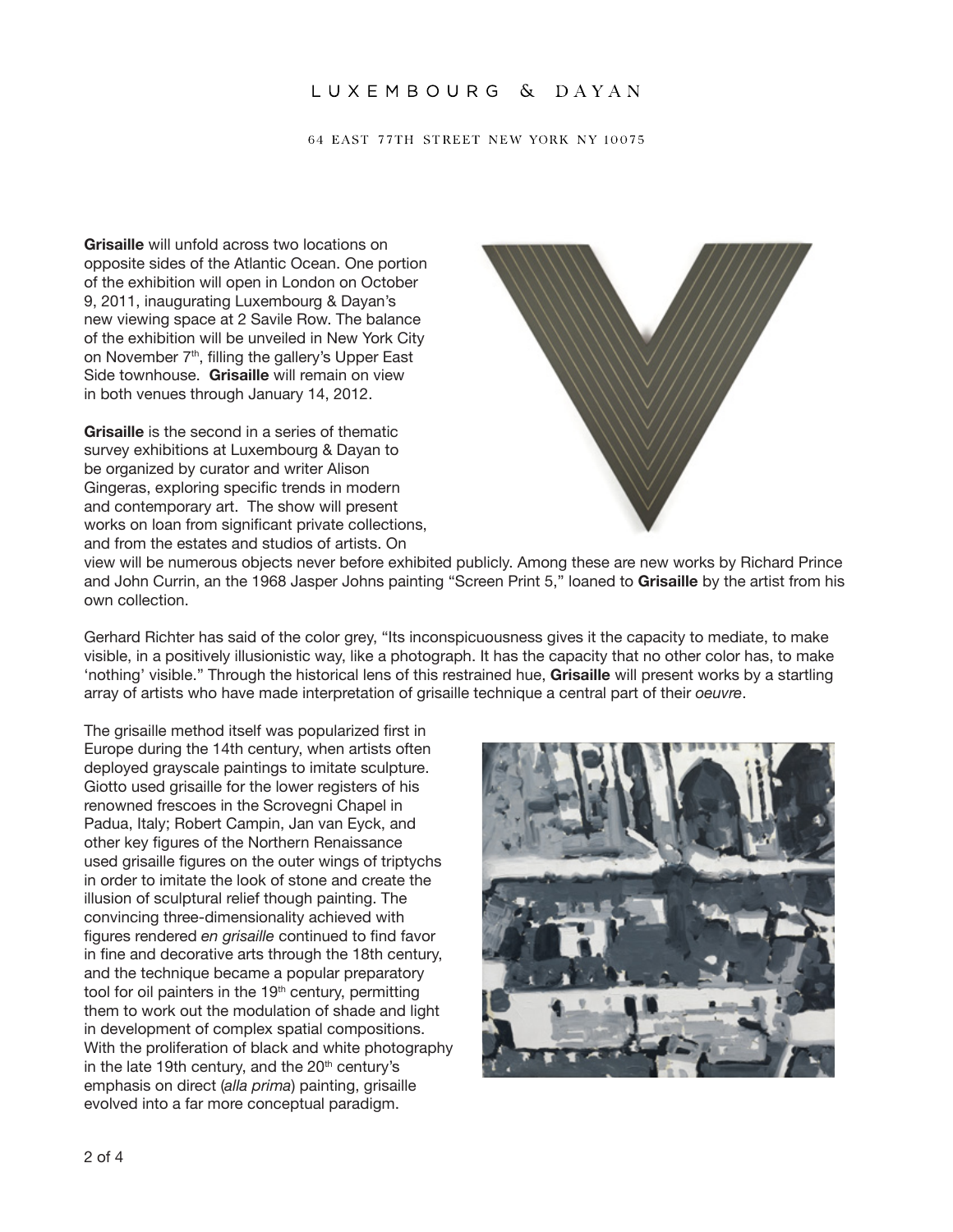64 EAST 77TH STREET NEW YORK NY 10075

Artists as unalike in style and purpose as Lucio Fontana, Frank Stella, and Ryan Sullivan – all of whom will be represented in **Grisaille** - have deferred to a monochromatic grey palette as an agent of reflexivity in their work. Grey continues to facilitate the presentation of ideas and the exploration of surface, as well as providing a vehicle for meditation of color through the very absence color.

For the artists included in **Grisaille**, the color grey is more than merely a non-color: When they have combined black and white pigment to create grey, it has often been in order to evoke a wide scope of emotional, psychological, and spiritual states. Grey connotes estrangement, gloom, neutrality, rigor, seriousness, objectivity, gravitas, elegance, depression, practicality, and calm - to name but a few associative examples.

**Grisaille** will be accompanied by an illustrated catalogue.



#### **About Luxembourg & Dayan**

Launched in 2009, Luxembourg & Dayan is located in a townhouse at 64 East 77th Street, between Madison Avenue and Park Avenue in New York City. Recent exhibitions have included historical surveys of important works by Marcel Duchamp and Alberto Burri, and the exhibitions "Jeff Koons: Made in Heaven Paintings" and "Unpainted Paintings." Luxembourg & Dayan will open a viewing space at 2 Savile Row in London, in October 2011.

Luxembourg & Dayan New York is open Tuesday through Saturday, from 10AM to 5PM. Luxembourg & Dayan London is open Monday through Friday, from 11AM to 4PM.

For additional information or to request publication quality images, please contact info@ andreaschwan.com.

Pablo Picasso, *Nu debout et femme assise*, 1939. Oil on canvas. 16 1/8 x 12 7/8 inches. Courtesy of ARS.

Workshop of ALBRECHT DÜRER, Nuremberg. Two Wing Panels with Grisaille Painting Exterior of altarpiece wing panels depicting the Saints John the Evangelist and Erasmus (left) as well as Saints Lawrence and Thomas (right). Grisaille painting on a dark blue background ca. 1510/15. Mixed technique on limewood. size of each 48 1/2 x 14 1/2 inches. Dr. Bernhard Decker Kunsthandel.

Frank Stella, *Slieve More*, 1964. Metallic powder in polymer emulsion. 59 7/8 x 34 2/3 x 1 1/6 inches. Photo Adam Reich. Private Collection.

GERHARD RICHTER, *Stadtbild (M.4)*, 1968. Oil on canvas. 33 1/2 x 35 2/5 inches. Photo Nicholas Moss. Private Collection.

Glenn Brown *Oscillate Wildly (after 'Autumnal Cannibalism' 1936 by Salvador Dali)*, 1999. Oil on linen. 69 x 154 inches © Glenn Brown. Courtesy of Thomas Dane. By kind permission of the Gala-Salvador Dalí Foundation, Spain.